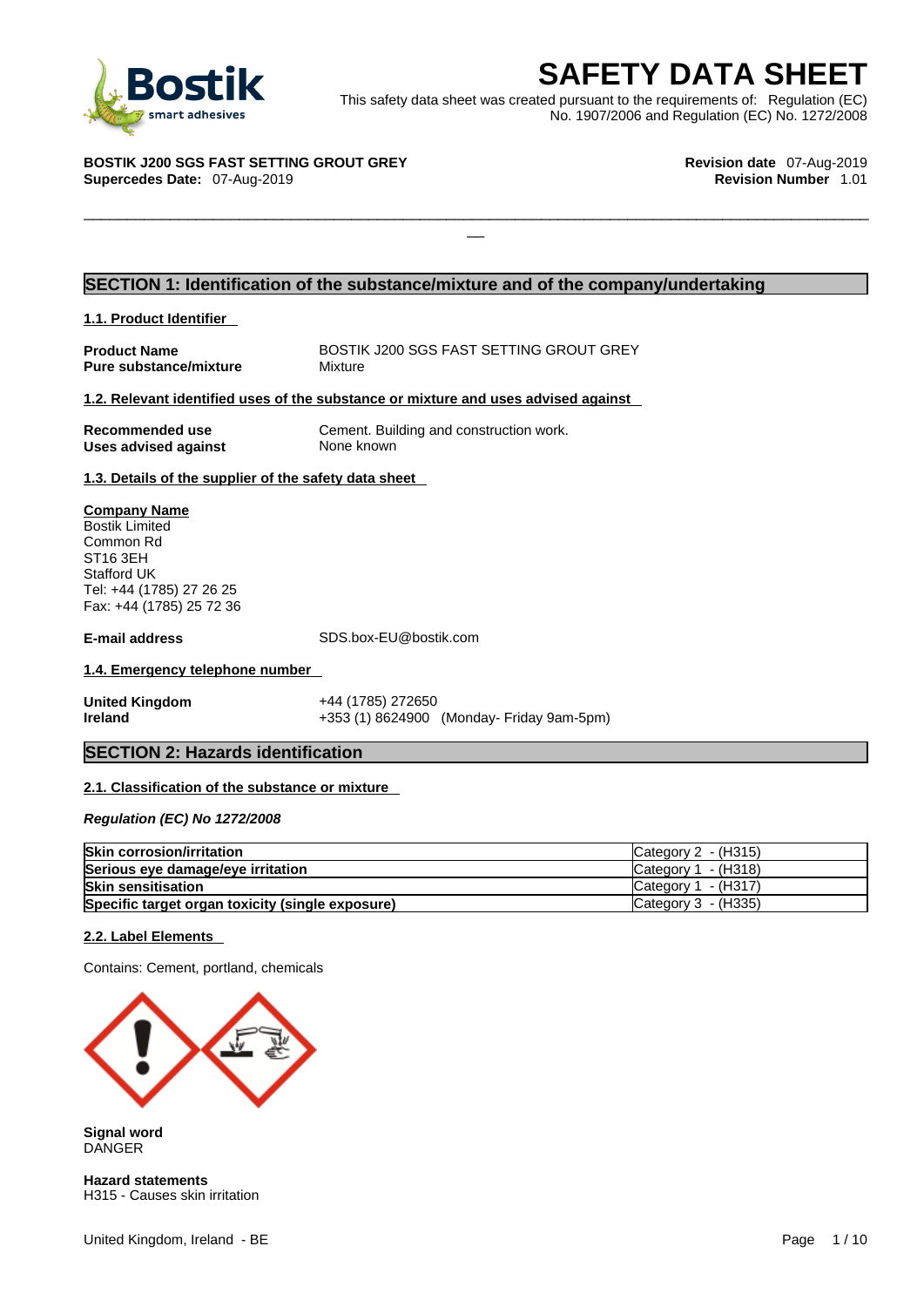\_\_\_\_\_\_\_\_\_\_\_\_\_\_\_\_\_\_\_\_\_\_\_\_\_\_\_\_\_\_\_\_\_\_\_\_\_\_\_\_\_\_\_\_\_\_\_\_\_\_\_\_\_\_\_\_\_\_\_\_\_\_\_\_\_\_\_\_\_\_\_\_\_\_\_\_\_\_\_\_\_\_\_\_\_\_\_\_\_\_\_

**Supercedes Date:** 07-Aug-2019 **Revision Number** 1.01

\_\_ **BOSTIK J200 SGS FAST SETTING GROUT GREY Revision date** 07-Aug-2019

H317 - May cause an allergic skin reaction

H318 - Causes serious eye damage

H335 - May cause respiratory irritation

#### **Precautionary statements**

P101 - If medical advice is needed, have product container or label at hand

P102 - Keep out of reach of children

P260 - Do not breathe dust

P271 - Use only outdoors or in a well-ventilated area

P280 - Wear protective gloves and eye/face protection

P302 + P352 - IF ON SKIN: Wash with plenty of water and soap

P305 + P351 + P338 - IF IN EYES: Rinse cautiously with water for several minutes. Remove contact lenses, if present and easy to do. Continue rinsing

P310 - Immediately call a POISON CENTER or doctor

P362 + P364 - Take off contaminated clothing and wash it before reuse

P403 + P233 - Store in a well-ventilated place. Keep container tightly closed

P501 - Dispose of contents/ container to an approved waste disposal plant

#### **2.3. Other Hazards**

Product dust may be irritating to eyes, skin and respiratory system

When cement reacts with water a strong alkaline solution is produced. Prolonged contact with wet cement or wet concrete may cause serious burns because they develop without pain being felt e.g. when kneeling in wet cement even when wearing trousers

Frequent inhalation of large quantities of cement dust over a long period of time increases the risk of developing lung disease

#### **PBT and vPvB assessment**

The components in this formulation do not meet the criteria for classification as PBT or vPvB

#### **SECTION 3: Composition/information on ingredients**

#### **3.1 Substances**

Not applicable

**Mixtures** 

| <b>Chemical name</b>           | EC No.    | <b>CAS No.</b> | Weight-%   | <b>Classification</b><br>according to<br><b>Regulation (EC)</b><br>No. 1272/2008<br>[CLP]        | <b>Specific</b><br>concentration limit<br>(SCL) | <b>REACH</b><br><b>Registration</b><br><b>Number</b> |
|--------------------------------|-----------|----------------|------------|--------------------------------------------------------------------------------------------------|-------------------------------------------------|------------------------------------------------------|
| Quartz                         | 238-878-4 | 14808-60-7     | $40 - 80$  | $\lambda$                                                                                        |                                                 | Exempt                                               |
| Cement, portland,<br>chemicals | 266-043-4 | 65997-15-1     | $>25 - 40$ | STOT SE 3<br>(H335)<br>Skin Irrit. 2<br>(H315)<br>Eye Dam. 1<br>(H318)<br>Skin Sens. 1<br>(H317) |                                                 | No data available                                    |

#### **Full text of H- and EUH-phrases: see section 16**

Note:  $\wedge$  indicates not classified, however, the substance is listed in section 3 as it has an OEL

This product does not contain candidate substances of very high concern at a concentration >=0.1% (Regulation (EC) No. 1907/2006 (REACH), Article 59)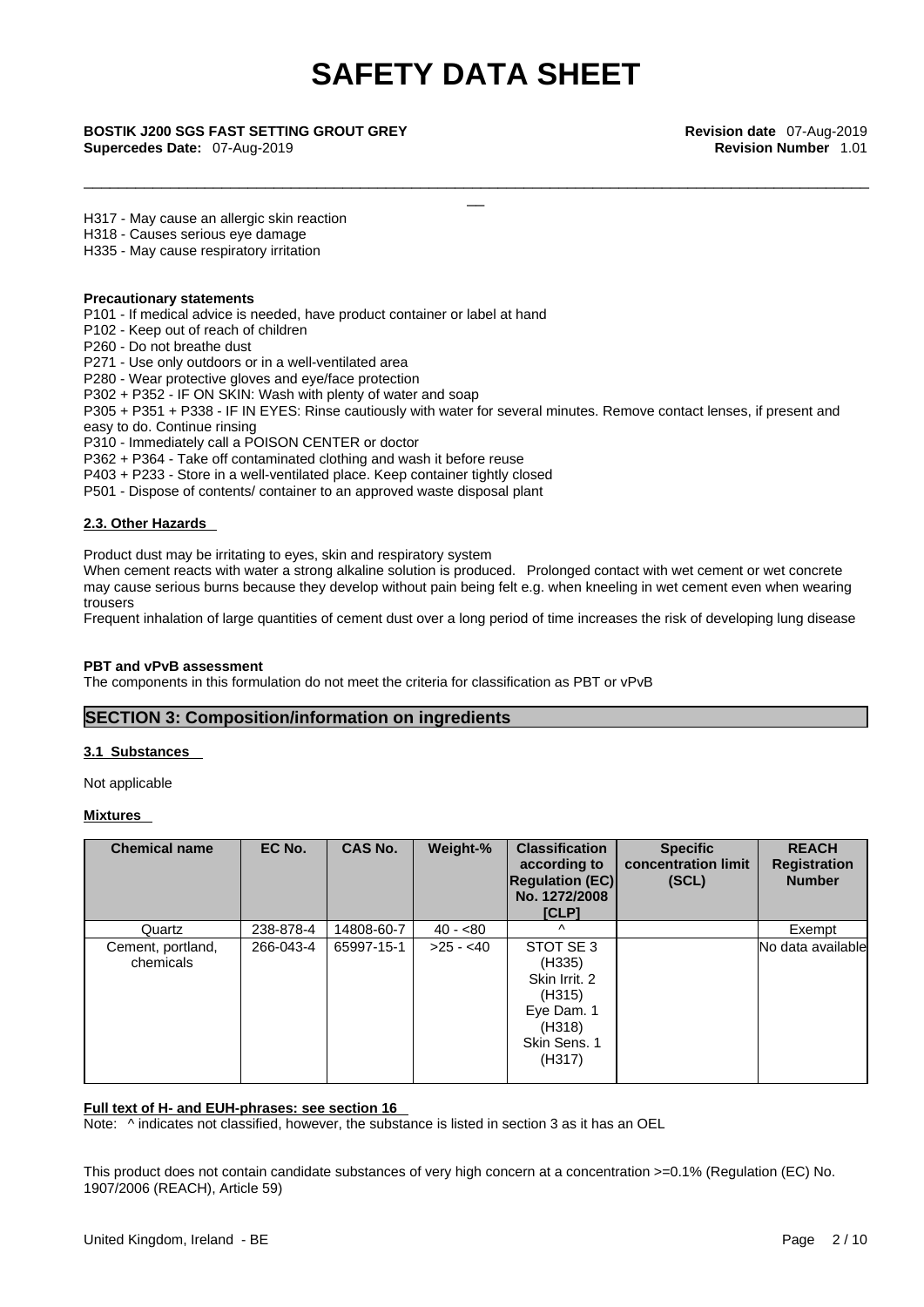\_\_\_\_\_\_\_\_\_\_\_\_\_\_\_\_\_\_\_\_\_\_\_\_\_\_\_\_\_\_\_\_\_\_\_\_\_\_\_\_\_\_\_\_\_\_\_\_\_\_\_\_\_\_\_\_\_\_\_\_\_\_\_\_\_\_\_\_\_\_\_\_\_\_\_\_\_\_\_\_\_\_\_\_\_\_\_\_\_\_\_

# \_\_ **BOSTIK J200 SGS FAST SETTING GROUT GREY Revision date** 07-Aug-2019 **Supercedes Date:** 07-Aug-2019 **Revision Number** 1.01

| <b>SECTION 4: First aid measures</b>                                                                                                                                                                          |  |
|---------------------------------------------------------------------------------------------------------------------------------------------------------------------------------------------------------------|--|
| 4.1. Description of first aid measures                                                                                                                                                                        |  |
| <b>General advice</b><br>If medical advice is needed, have product container or label at hand.                                                                                                                |  |
| <b>Inhalation</b><br>Remove to fresh air. Get medical attention immediately if symptoms occur.                                                                                                                |  |
| Consult an ophthalmologist. Immediately flush with plenty of water. After initial flushing,<br>Eye contact<br>remove any contact lenses and continue flushing for at least 15 minutes.                        |  |
| Wash off immediately with soap and plenty of water for at least 15 minutes. May cause<br><b>Skin contact</b><br>an allergic skin reaction. In the case of skin irritation or allergic reactions see a doctor. |  |
| Ingestion<br>Never give anything by mouth to an unconscious person. Do NOT induce vomiting.<br>Clean mouth with water. Drink 1 or 2 glasses of water. Call a doctor or poison control<br>centre immediately.  |  |
| Self-protection of the first aider<br>Avoid contact with skin, eyes or clothing. Wear personal protective clothing (see section<br>8).                                                                        |  |
| 4.2. Most important symptoms and effects, both acute and delayed                                                                                                                                              |  |
| <b>Symptoms</b><br>Causes serious eye damage. Inhalation of dust in high concentration may cause irritation<br>of respiratory system. Irritating to skin.                                                     |  |
| 4.3. Indication of any immediate medical attention and special treatment needed                                                                                                                               |  |
| May cause sensitisation in susceptible persons. Treat symptomatically.<br>Note to doctors                                                                                                                     |  |
| <b>SECTION 5: Firefighting measures</b>                                                                                                                                                                       |  |
| 5.1. Extinguishing media                                                                                                                                                                                      |  |
| Use extinguishing measures that are appropriate to local circumstances and the<br>Suitable extinguishing media<br>surrounding environment.                                                                    |  |
| Unsuitable extinguishing media<br>Full water jet. Do not scatter spilled material with high pressure water streams.                                                                                           |  |
| 5.2. Special hazards arising from the substance or mixture                                                                                                                                                    |  |
| Specific hazards arising from the Product is or contains a sensitiser. May cause sensitisation by skin contact.<br>chemical                                                                                   |  |
| <b>Hazardous combustion products</b><br>Carbon oxides.                                                                                                                                                        |  |
| 5.3. Advice for firefighters                                                                                                                                                                                  |  |
| Special protective equipment for<br>Firefighters should wear self-contained breathing apparatus and full firefighting turnout<br>gear. Use personal protection equipment.<br>fire-fighters                    |  |

### **SECTION 6: Accidental release measures**

#### **6.1. Personal precautions, protective equipment and emergency procedures**

#### **Personal precautions** Do not get in eyes, on skin, or on clothing. Use personal protective equipment as required. Avoid generation of dust.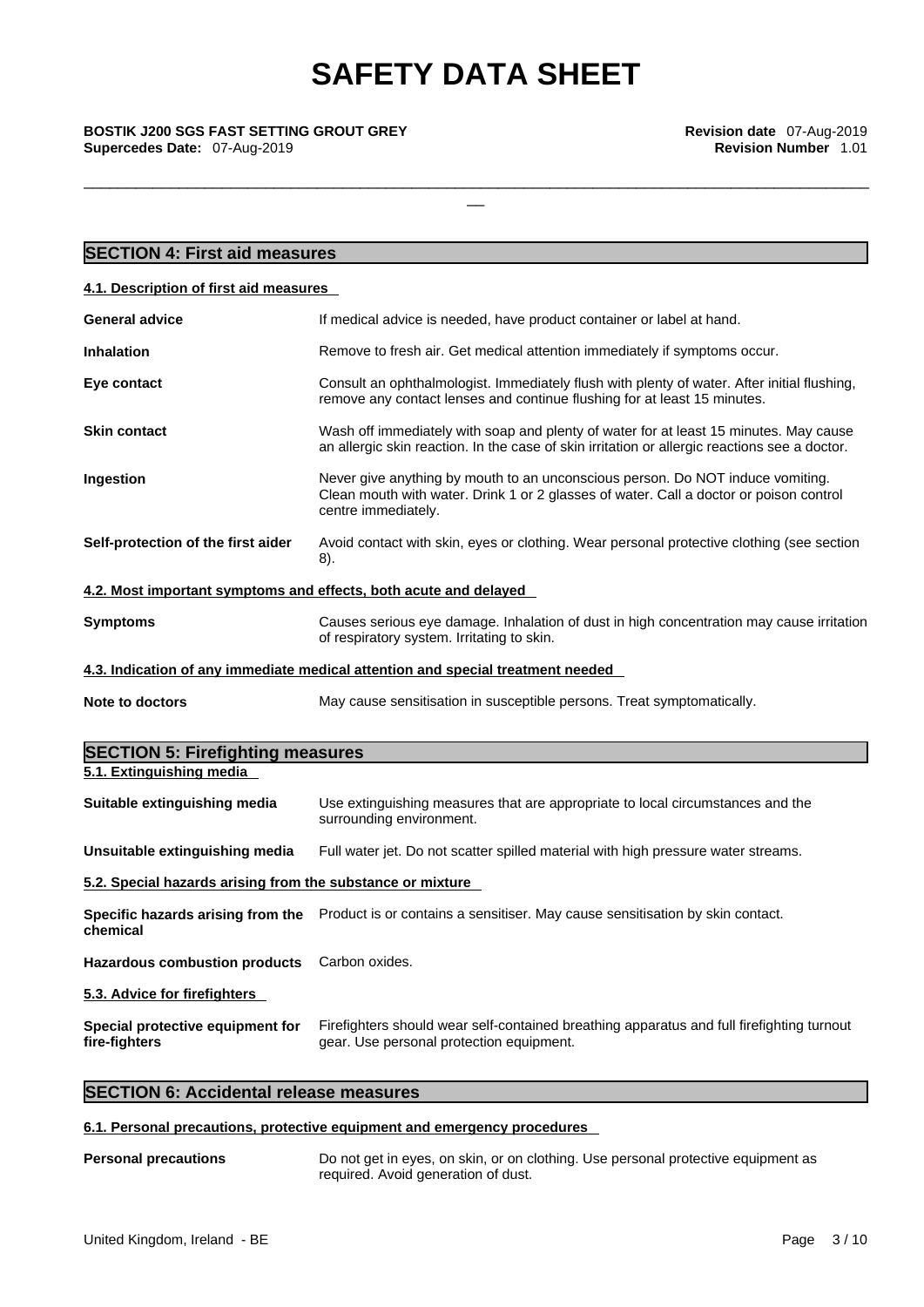\_\_\_\_\_\_\_\_\_\_\_\_\_\_\_\_\_\_\_\_\_\_\_\_\_\_\_\_\_\_\_\_\_\_\_\_\_\_\_\_\_\_\_\_\_\_\_\_\_\_\_\_\_\_\_\_\_\_\_\_\_\_\_\_\_\_\_\_\_\_\_\_\_\_\_\_\_\_\_\_\_\_\_\_\_\_\_\_\_\_\_

# \_\_ **BOSTIK J200 SGS FAST SETTING GROUT GREY Revision date** 07-Aug-2019 **Supercedes Date:** 07-Aug-2019 **Revision Number** 1.01

| <b>Other information</b>                                  | Refer to protective measures listed in Sections 7 and 8.                                                        |  |  |
|-----------------------------------------------------------|-----------------------------------------------------------------------------------------------------------------|--|--|
| For emergency responders                                  | Use personal protection recommended in Section 8.                                                               |  |  |
| 6.2. Environmental precautions                            |                                                                                                                 |  |  |
| <b>Environmental precautions</b>                          | Prevent product from entering drains. Do not allow to enter into soil/subsoil.                                  |  |  |
| 6.3. Methods and material for containment and cleaning up |                                                                                                                 |  |  |
| <b>Methods for containment</b>                            | Cover powder spill with plastic sheet or tarp to minimise spreading and keep powder dry.<br>Prevent dust cloud. |  |  |
| Methods for cleaning up                                   | Take up mechanically, placing in appropriate containers for disposal.                                           |  |  |
| 6.4. Reference to other sections                          |                                                                                                                 |  |  |
| Reference to other sections                               | See section 8 for more information. See section 13 for more information.                                        |  |  |
|                                                           |                                                                                                                 |  |  |
| <b>SECTION 7: Handling and storage</b>                    |                                                                                                                 |  |  |

### **7.1. Precautions for safe handling**

| Advice on safe handling                                           | Ensure adequate ventilation. Avoid generation of dust. Use personal protective<br>equipment as required.                                        |  |
|-------------------------------------------------------------------|-------------------------------------------------------------------------------------------------------------------------------------------------|--|
| General hygiene considerations                                    | Avoid contact with skin, eyes or clothing. Wear suitable gloves and eye/face protection.<br>Do not eat, drink or smoke when using this product. |  |
| 7.2. Conditions for safe storage, including any incompatibilities |                                                                                                                                                 |  |
| <b>Storage Conditions</b>                                         | Keep the packing dry and well sealed to prevent contamination and absorption of<br>humidity.                                                    |  |
| 7.3. Specific end use(s)                                          |                                                                                                                                                 |  |
| <b>Specific Use(s)</b><br>Building and construction work. Cement. |                                                                                                                                                 |  |
|                                                                   | Risk Management Methods (RMM) The information required is contained in this Safety Data Sheet.                                                  |  |
| <b>Other information</b>                                          | Observe technical data sheet.                                                                                                                   |  |

### **SECTION 8: Exposure controls/Personal protection**

#### **8.1. Control parameters**

#### **Exposure Limits**

| <b>Chemical name</b>                      | <b>European Union</b>     | <b>Ireland</b>                                        | <b>United Kingdom</b>                                                                                          |
|-------------------------------------------|---------------------------|-------------------------------------------------------|----------------------------------------------------------------------------------------------------------------|
| Quartz<br>14808-60-7                      | TWA: $0.1 \text{ mg/m}^3$ | TWA: $0.1 \text{ mg/m}^3$                             | TWA: $0.1 \text{ mg/m}^3$                                                                                      |
| Cement, portland, chemicals<br>65997-15-1 |                           | TWA: 1 mg/m <sup>3</sup><br>STEL: $3 \text{ mq/m}^3$  | TWA: $10 \text{ mg/m}^3$<br>TWA: 4 mg/m <sup>3</sup><br>STEL: $30 \text{ mg/m}^3$<br>STEL: $12 \text{ mg/m}^3$ |
| Calcium sulfate<br>7778-18-9              |                           | TWA: $10 \text{ mg/m}^3$<br>STEL: $30 \text{ mg/m}^3$ |                                                                                                                |
| Dust<br>RR-12364-8                        |                           | TWA: $10 \text{ mg/m}^3$<br>TWA: $4 \text{ ma/m}^3$   | TWA: $10 \text{ mg/m}^3$<br>TWA: $4 \text{ ma/m}^3$                                                            |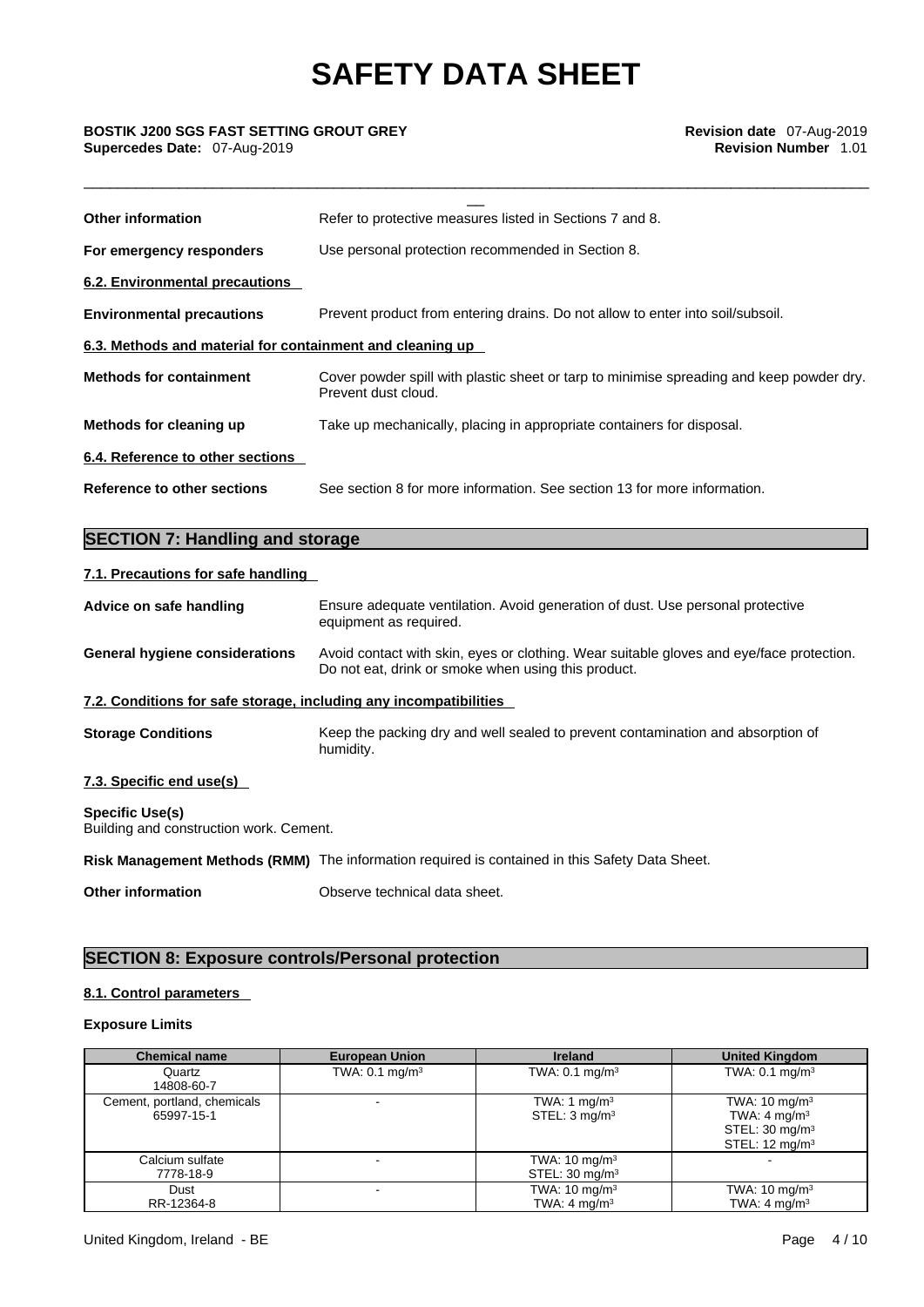**Supercedes Date:** 07-Aug-2019 **Revision Number** 1.01

| <b>BOSTIK J200 SGS FAST SETTING GROUT GREY</b><br>Supercedes Date: 07-Aug-2019 |                               |                                                                                                                                                                                                                                                                                                                                                  | Revision date 07-Aug-2019<br><b>Revision Number 1.01</b> |  |
|--------------------------------------------------------------------------------|-------------------------------|--------------------------------------------------------------------------------------------------------------------------------------------------------------------------------------------------------------------------------------------------------------------------------------------------------------------------------------------------|----------------------------------------------------------|--|
|                                                                                |                               |                                                                                                                                                                                                                                                                                                                                                  | STEL: 30 mg/m <sup>3</sup>                               |  |
|                                                                                |                               |                                                                                                                                                                                                                                                                                                                                                  | STEL: 12 mg/m <sup>3</sup>                               |  |
| <b>Derived No Effect Level (DNEL)</b>                                          | No information available      |                                                                                                                                                                                                                                                                                                                                                  |                                                          |  |
| <b>Derived No Effect Level (DNEL)</b>                                          |                               |                                                                                                                                                                                                                                                                                                                                                  |                                                          |  |
| Quartz (14808-60-7)                                                            |                               |                                                                                                                                                                                                                                                                                                                                                  |                                                          |  |
| <b>Predicted No Effect Concentration</b> No information available.<br>(PNEC)   |                               |                                                                                                                                                                                                                                                                                                                                                  |                                                          |  |
| 8.2. Exposure controls                                                         |                               |                                                                                                                                                                                                                                                                                                                                                  |                                                          |  |
| <b>Engineering controls</b>                                                    |                               | Ensure adequate ventilation, especially in confined areas.                                                                                                                                                                                                                                                                                       |                                                          |  |
| <b>Personal Protective Equipment</b>                                           |                               |                                                                                                                                                                                                                                                                                                                                                  |                                                          |  |
| <b>Eye/face protection</b>                                                     | shields (or goggles).         | Tight sealing safety goggles. Face protection shield. Wear safety glasses with side                                                                                                                                                                                                                                                              |                                                          |  |
| <b>Hand protection</b>                                                         | should be worn.               | Gloves made of plastic or rubber. Gloves should be replaced regularly and if there is any<br>sign of damage to the glove material. Gloves must conform to standard EN 374. For<br>operations where prolonged or repeated skin contact may occur, impervious gloves                                                                               |                                                          |  |
| Skin and body protection                                                       | to prevent skin contact.      | Avoid contact with skin, eyes or clothing. Wear appropriate personal protective clothing                                                                                                                                                                                                                                                         |                                                          |  |
| <b>Respiratory protection</b>                                                  |                               | Avoid generation of dust. Ensure adequate ventilation, especially in confined areas. In<br>case of insufficient ventilation, wear suitable respiratory equipment. No protective<br>equipment is needed under normal use conditions. If exposure limits are exceeded or<br>irritation is experienced, ventilation and evacuation may be required. |                                                          |  |
| <b>Recommended filter type:</b>                                                | with filter for particulates. |                                                                                                                                                                                                                                                                                                                                                  |                                                          |  |
|                                                                                |                               |                                                                                                                                                                                                                                                                                                                                                  |                                                          |  |

**Environmental exposure controls** Do not allow into any sewer, on the ground or into any body of water.

#### **SECTION 9: Physical and chemical properties**

#### **9.1. Information on basic physical and chemical properties**

| <b>Physical state</b><br>Appearance<br>Colour<br>Odour<br><b>Odour threshold</b> | Solid<br>Powder<br>Grey<br>Cement<br>No information available |                  |
|----------------------------------------------------------------------------------|---------------------------------------------------------------|------------------|
| <b>Property</b>                                                                  | <b>Values</b>                                                 | Remarks • Method |
| рH                                                                               | Not applicable 11 - 14                                        |                  |
| Melting point / freezing point                                                   | Not applicable.                                               |                  |
| Boiling point / boiling range                                                    |                                                               |                  |
| <b>Flash point</b>                                                               |                                                               |                  |
| <b>Evaporation rate</b>                                                          | Not applicable.                                               |                  |
| Flammability (solid, gas)                                                        | No data available                                             |                  |
| <b>Flammability Limit in Air</b>                                                 |                                                               |                  |
| Upper flammability or explosive No data available<br>limits                      |                                                               |                  |
| Lower flammability or explosive No data available<br>limits                      |                                                               |                  |
| Vapour pressure                                                                  | No data available                                             |                  |
| Vapour density                                                                   | No data available                                             |                  |
| <b>Relative density</b>                                                          | No data available                                             |                  |
| <b>Water solubility</b>                                                          | Insoluble in water Cement based                               |                  |
|                                                                                  | products react and solidify in contact                        |                  |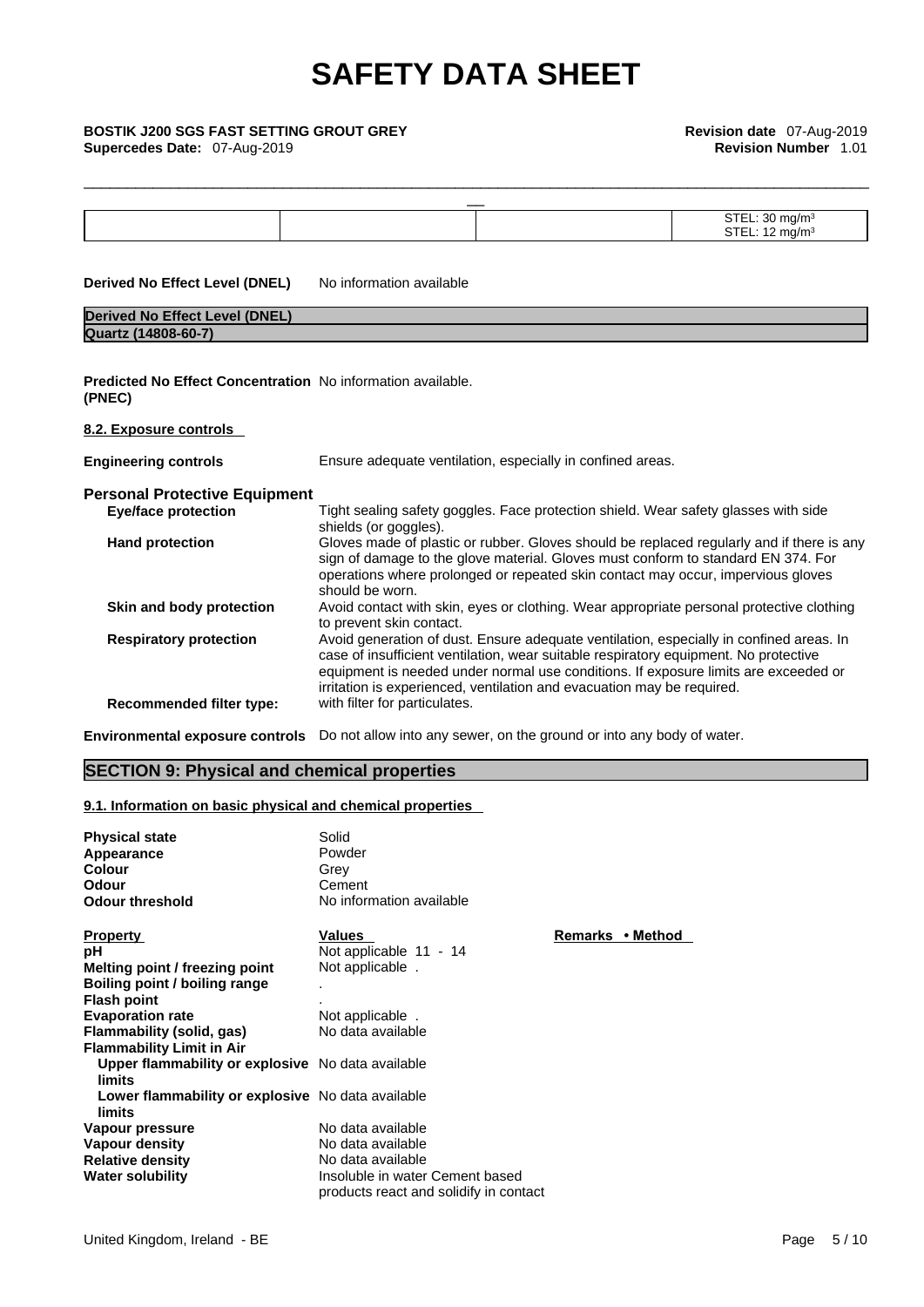\_\_\_\_\_\_\_\_\_\_\_\_\_\_\_\_\_\_\_\_\_\_\_\_\_\_\_\_\_\_\_\_\_\_\_\_\_\_\_\_\_\_\_\_\_\_\_\_\_\_\_\_\_\_\_\_\_\_\_\_\_\_\_\_\_\_\_\_\_\_\_\_\_\_\_\_\_\_\_\_\_\_\_\_\_\_\_\_\_\_\_

# \_\_ **BOSTIK J200 SGS FAST SETTING GROUT GREY Revision date** 07-Aug-2019 **Supercedes Date:** 07-Aug-2019 **Revision Number** 1.01

**Explosive properties** No data available<br> **Oxidising properties** No data available **Oxidising properties Solubility(ies)** No data available<br> **Partition coefficient** No data available **Partition coefficient**<br> **Autoignition temperature**<br>
No data available **Autoignition temperature Decomposition temperature** No data available **Kinematic viscosity Not applicable** .<br> **Dynamic viscosity Not applicable** . **Dynamic viscosity** 

**9.2. Other information Solid content (%)** 100<br> **Softening Point** Not relevant **Softening Point Bulk density** 1.1 g/cm3

with water

**Molecular weight** No information available **VOC Content (%)** No information available **Density No information available** 

#### **SECTION 10: Stability and reactivity**

| 10.1. Reactivity                                                                                |                                                                                |
|-------------------------------------------------------------------------------------------------|--------------------------------------------------------------------------------|
| <b>Reactivity</b>                                                                               | No information available.                                                      |
| 10.2. Chemical stability                                                                        |                                                                                |
| <b>Stability</b>                                                                                | Stable under normal conditions.                                                |
| <b>Explosion Data</b><br>Sensitivity to mechanical<br>impact<br>Sensitivity to static discharge | None.<br>None.                                                                 |
| 10.3. Possibility of hazardous reactions                                                        |                                                                                |
| Possibility of hazardous reactions None under normal processing.                                |                                                                                |
| 10.4. Conditions to avoid                                                                       |                                                                                |
| <b>Conditions to avoid</b>                                                                      | Product cures with moisture.                                                   |
| 10.5. Incompatible materials                                                                    |                                                                                |
| Incompatible materials                                                                          | Strong acids. Strong bases. Strong oxidising agents.                           |
| 10.6. Hazardous decomposition products                                                          |                                                                                |
| <b>Hazardous decomposition</b><br>products                                                      | None under normal use conditions. Stable under recommended storage conditions. |
| <b>SECTION 11: Toxicological information</b>                                                    |                                                                                |
| 11.1. Information on toxicological effects                                                      |                                                                                |

### **Information on likely routes of exposure**

#### **Product Information** .

**Inhalation** May cause irritation of respiratory tract. Specific test data for the substance or mixture is not available.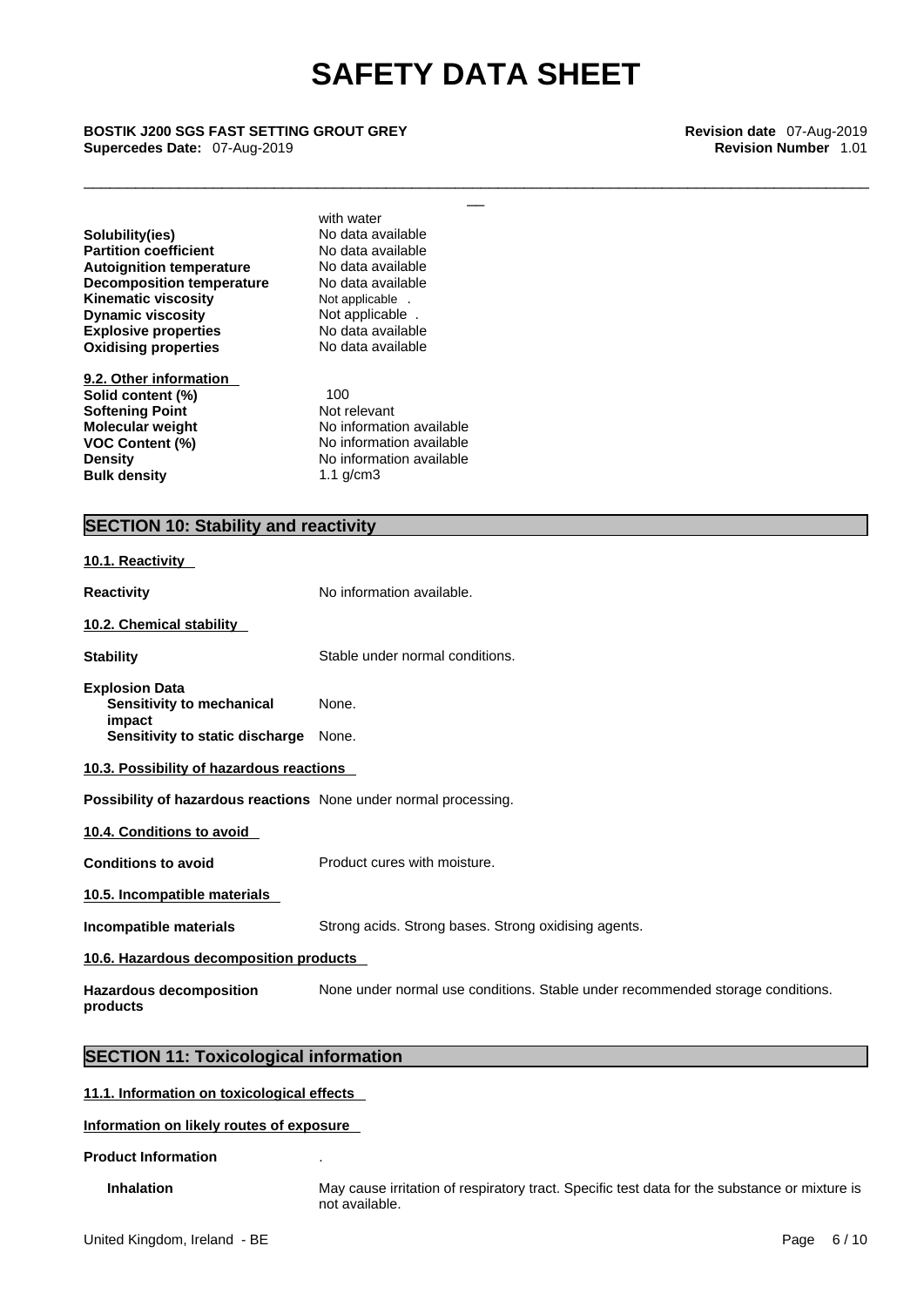\_\_\_\_\_\_\_\_\_\_\_\_\_\_\_\_\_\_\_\_\_\_\_\_\_\_\_\_\_\_\_\_\_\_\_\_\_\_\_\_\_\_\_\_\_\_\_\_\_\_\_\_\_\_\_\_\_\_\_\_\_\_\_\_\_\_\_\_\_\_\_\_\_\_\_\_\_\_\_\_\_\_\_\_\_\_\_\_\_\_\_

# \_\_ **BOSTIK J200 SGS FAST SETTING GROUT GREY Revision date** 07-Aug-2019 **Supercedes Date:** 07-Aug-2019 **Revision Number** 1.01

| Causes serious eye damage.                                                                                                                                                                                                                                |  |  |
|-----------------------------------------------------------------------------------------------------------------------------------------------------------------------------------------------------------------------------------------------------------|--|--|
| May cause sensitisation by skin contact. Specific test data for the substance or mixture<br>is not available. Repeated or prolonged skin contact may cause allergic reactions with<br>susceptible persons. (based on components). Causes skin irritation. |  |  |
| Ingestion may cause gastrointestinal irritation, nausea, vomiting and diarrhoea.                                                                                                                                                                          |  |  |
| Symptoms related to the physical, chemical and toxicological characteristics                                                                                                                                                                              |  |  |
| Redness. Burning. May cause blindness. Itching. Rashes. Hives. May cause redness<br>and tearing of the eyes.                                                                                                                                              |  |  |
|                                                                                                                                                                                                                                                           |  |  |

#### **Numerical measures of toxicity**

#### **Acute Toxicity**

#### **Component Information**

| Chemical name                             | Oral LD50                 | Dermal LD50      | Inhalation LC50 |
|-------------------------------------------|---------------------------|------------------|-----------------|
| Quartz<br>14808-60-7                      | $>2000$ mg/kg (Rat)       |                  |                 |
| Cement, portland, chemicals<br>65997-15-1 | $LD50 > 2000$ mg/Kg (Rat) | LD50 >2000 mg/Kg |                 |

#### **Delayed and immediate effects as well as chronic effects from short and long-term exposure**

| <b>Skin corrosion/irritation</b>         | Classification based on data available for ingredients. Causes skin irritation.                     |
|------------------------------------------|-----------------------------------------------------------------------------------------------------|
| Serious eye damage/eye irritation        | Classification based on data available for ingredients. Causes burns. Causes serious<br>eye damage. |
| <b>Respiratory or skin sensitisation</b> | May cause sensitisation by skin contact.                                                            |
| Germ cell mutagenicity                   | Based on available data, the classification criteria are not met.                                   |
| Carcinogenicity                          | Based on available data, the classification criteria are not met.                                   |
| <b>Reproductive toxicity</b>             | Based on available data, the classification criteria are not met.                                   |
| <b>STOT - single exposure</b>            | May cause respiratory irritation.                                                                   |
| <b>STOT - repeated exposure</b>          | Based on available data, the classification criteria are not met.                                   |
| <b>Aspiration hazard</b>                 | Based on available data, the classification criteria are not met.                                   |

### **SECTION 12: Ecological information**

#### **12.1. Toxicity**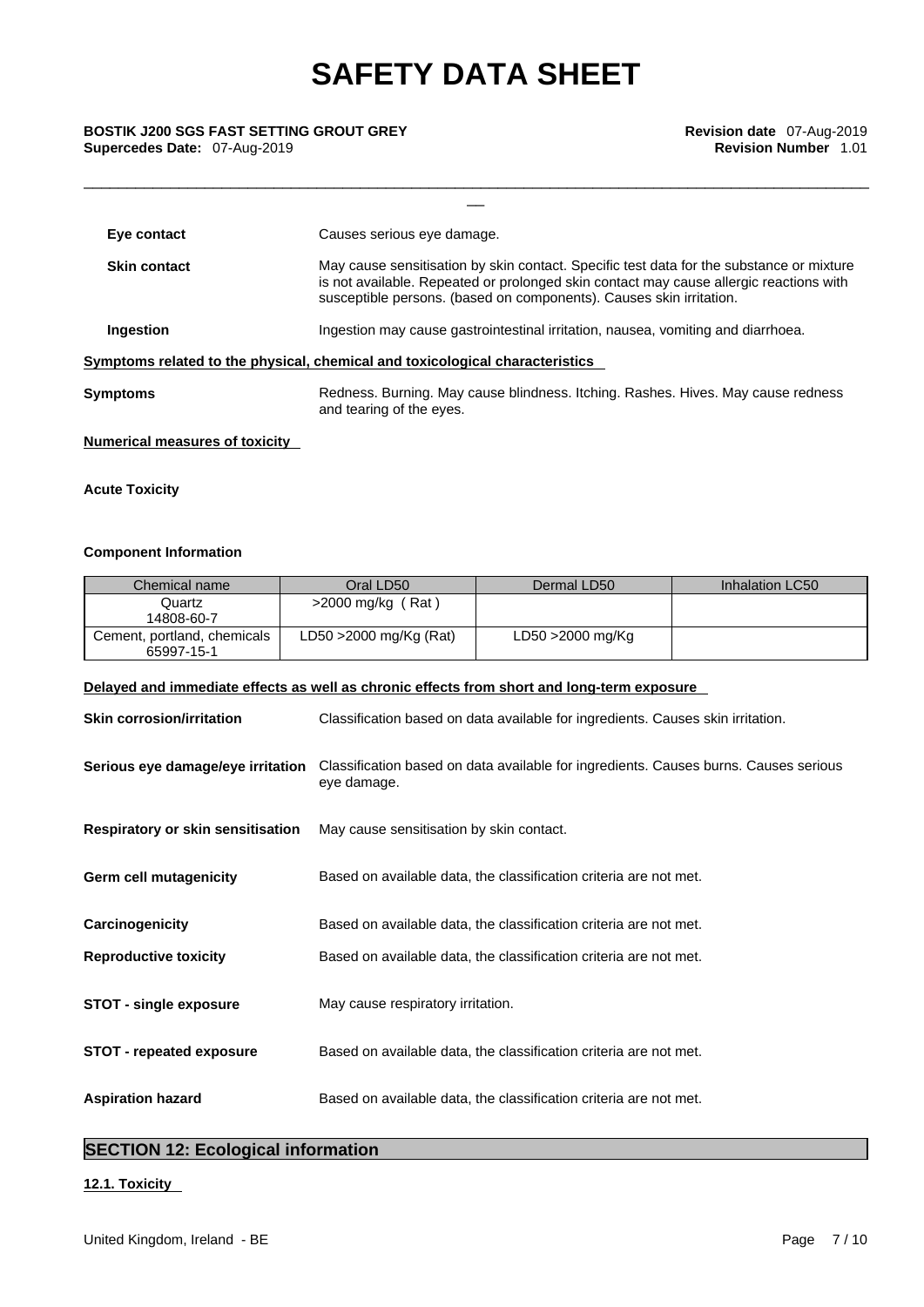\_\_\_\_\_\_\_\_\_\_\_\_\_\_\_\_\_\_\_\_\_\_\_\_\_\_\_\_\_\_\_\_\_\_\_\_\_\_\_\_\_\_\_\_\_\_\_\_\_\_\_\_\_\_\_\_\_\_\_\_\_\_\_\_\_\_\_\_\_\_\_\_\_\_\_\_\_\_\_\_\_\_\_\_\_\_\_\_\_\_\_

**Ecotoxicity** .

#### **12.2. Persistence and degradability**

**Persistence and degradability** No information available.

**12.3. Bioaccumulative potential** 

**Bioaccumulation** No information available.

| Chemical name | Partition coefficient | Bioconcentration factor (BCF) |
|---------------|-----------------------|-------------------------------|
| Quartz        |                       |                               |
| 4808-60-7     |                       |                               |

#### **12.4. Mobility in soil**

**Mobility** in soil **Mobility** in soil.

#### **12.5. Results of PBT and vPvB assessment**

**PBT** and **vPvB** assessment No information available.

#### **12.6. Other adverse effects**

**Other adverse effects** No information available.

#### **SECTION 13: Disposal considerations**

|--|

| Waste from residues/unused<br>products | Dispose of contents/container in accordance with local, regional, national, and<br>international regulations as applicable. |
|----------------------------------------|-----------------------------------------------------------------------------------------------------------------------------|
| <b>Contaminated packaging</b>          | Do not reuse empty containers. Handle contaminated packages in the same way as the<br>product itself.                       |
| <b>European Waste Cataloque</b>        | 17 09 04 mixed construction and demolition wastes other than those mentioned in 17 09<br>01, 17 09 02 and 17 09 03          |
| <b>Other information</b>               | Waste codes should be assigned by the user based on the application for which the<br>product was used.                      |

#### **SECTION 14: Transport information**

| Land transport (ADR/RID)        |                |
|---------------------------------|----------------|
| 14.1 UN Number                  | Not regulated  |
| 14.2 Proper Shipping Name       | Not regulated  |
| 14.3 Transport hazard class(es) | Not regulated  |
| 14.4 Packing Group              | Not regulated  |
| 14.5 Environmental hazards      | Not applicable |
| <b>14.6 Special Provisions</b>  | None           |
| <b>IMDG</b>                     |                |
| 14.1 UN number                  | Not regulated  |
| 14.2 Proper Shipping Name       | Not regulated  |
|                                 |                |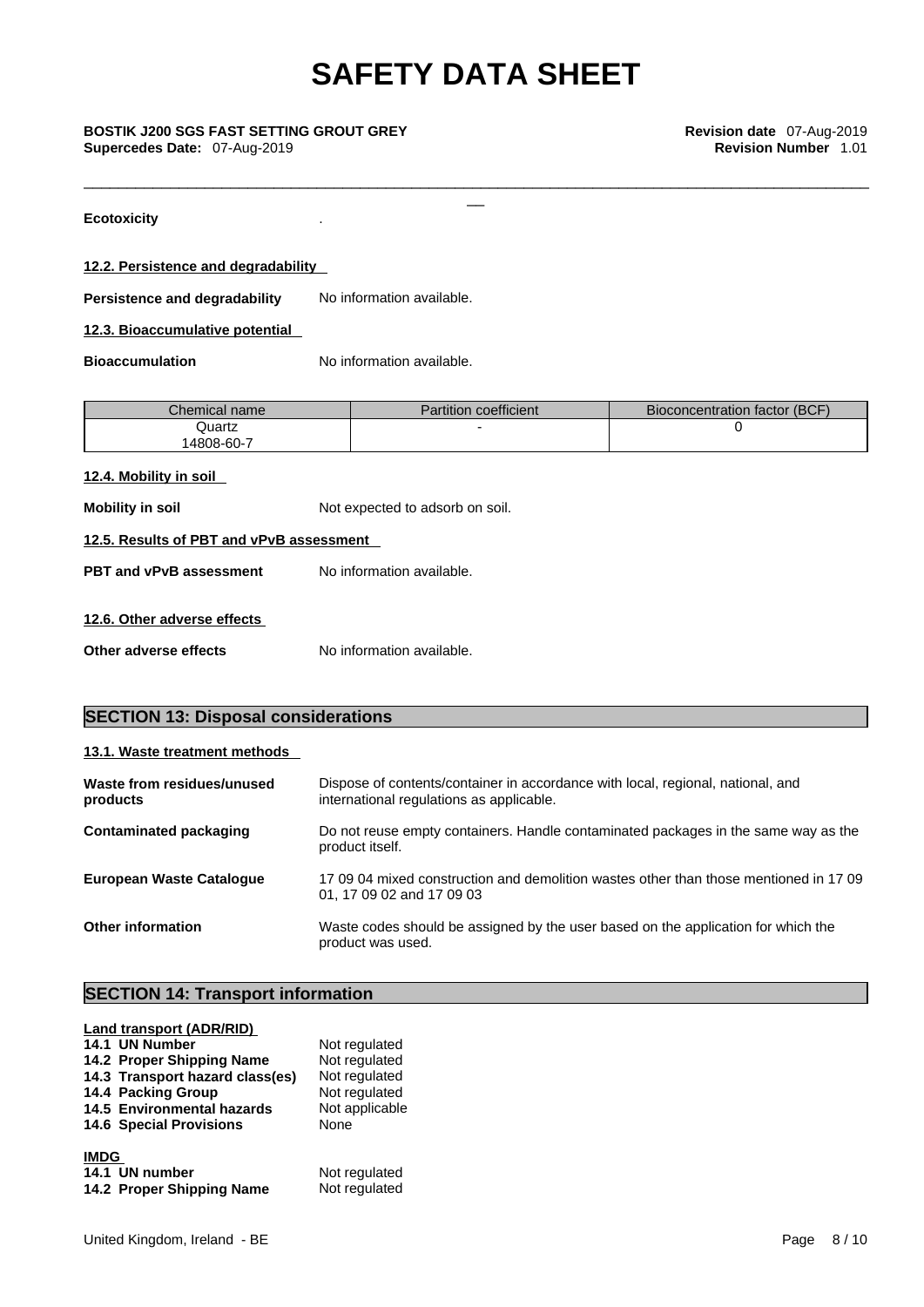\_\_\_\_\_\_\_\_\_\_\_\_\_\_\_\_\_\_\_\_\_\_\_\_\_\_\_\_\_\_\_\_\_\_\_\_\_\_\_\_\_\_\_\_\_\_\_\_\_\_\_\_\_\_\_\_\_\_\_\_\_\_\_\_\_\_\_\_\_\_\_\_\_\_\_\_\_\_\_\_\_\_\_\_\_\_\_\_\_\_\_

# \_\_ **BOSTIK J200 SGS FAST SETTING GROUT GREY Revision date** 07-Aug-2019 **Supercedes Date:** 07-Aug-2019 **Revision Number** 1.01

| 14.3 Transport hazard class(es)                                                                        | Not regulated |
|--------------------------------------------------------------------------------------------------------|---------------|
| 14.4 Packing group                                                                                     | Not regulated |
| <b>14.5 Marine Pollutant</b>                                                                           | Np            |
| <b>14.6 Special Provisions</b>                                                                         | None          |
| 14.7 Transport in bulk according to Annex II of MARPOL 73/78 and the IBC Code No information available |               |

#### **Air transport (ICAO-TI / IATA-DGR)**

| 14.1 UN number                    | Not regulated  |
|-----------------------------------|----------------|
| 14.2 Proper Shipping Name         | Not regulated  |
| 14.3 Transport hazard class(es)   | Not regulated  |
| 14.4 Packing group                | Not regulated  |
| <b>14.5 Environmental hazards</b> | Not applicable |
| <b>14.6 Special Provisions</b>    | None           |
|                                   |                |

#### **Section 15: REGULATORY INFORMATION**

**15.1. Safety, health and environmental regulations/legislation specific for the substance or mixture**

#### **European Union**

Take note of Directive 98/24/EC on the protection of the health and safety of workers from the risks related to chemical agents at work

Check whether measures in accordance with Directive 94/33/EC for the protection of young people at work must be taken.

Take note of Directive 92/85/EC on the protection of pregnant and breastfeeding women at work

#### **Registration, Evaluation, Authorization, and Restriction of Chemicals (REACh) Regulation (EC 1907/2006)**

#### **SVHC: Substances of Very High Concern for Authorisation:**

This product does not contain candidate substances of very high concern at a concentration >=0.1% (Regulation (EC) No. 1907/2006 (REACH), Article 59)

#### **EU-REACH (1907/2006) - Annex XVII - Substances subject to Restriction**

This product contains one or more substance(s) subject to restriction (Regulation (EC) No. 1907/2006 (REACH), Annex XVII).

| Chemical name               | CAS No.    | Restricted substance per REACH<br>Annex XVII |  |
|-----------------------------|------------|----------------------------------------------|--|
| Cement, portland, chemicals | 65997-15-1 |                                              |  |

#### **Substance subject to authorisation per REACH Annex XIV**

This product does not contain substances subject to authorisation (Regulation (EC) No. 1907/2006 (REACH), Annex XIV)

**Ozone-depleting substances (ODS) regulation (EC) 1005/2009** Not applicable

#### **Persistent Organic Pollutants**

Not applicable

#### **National Regulations**

#### **15.2. Chemical safety assessment**